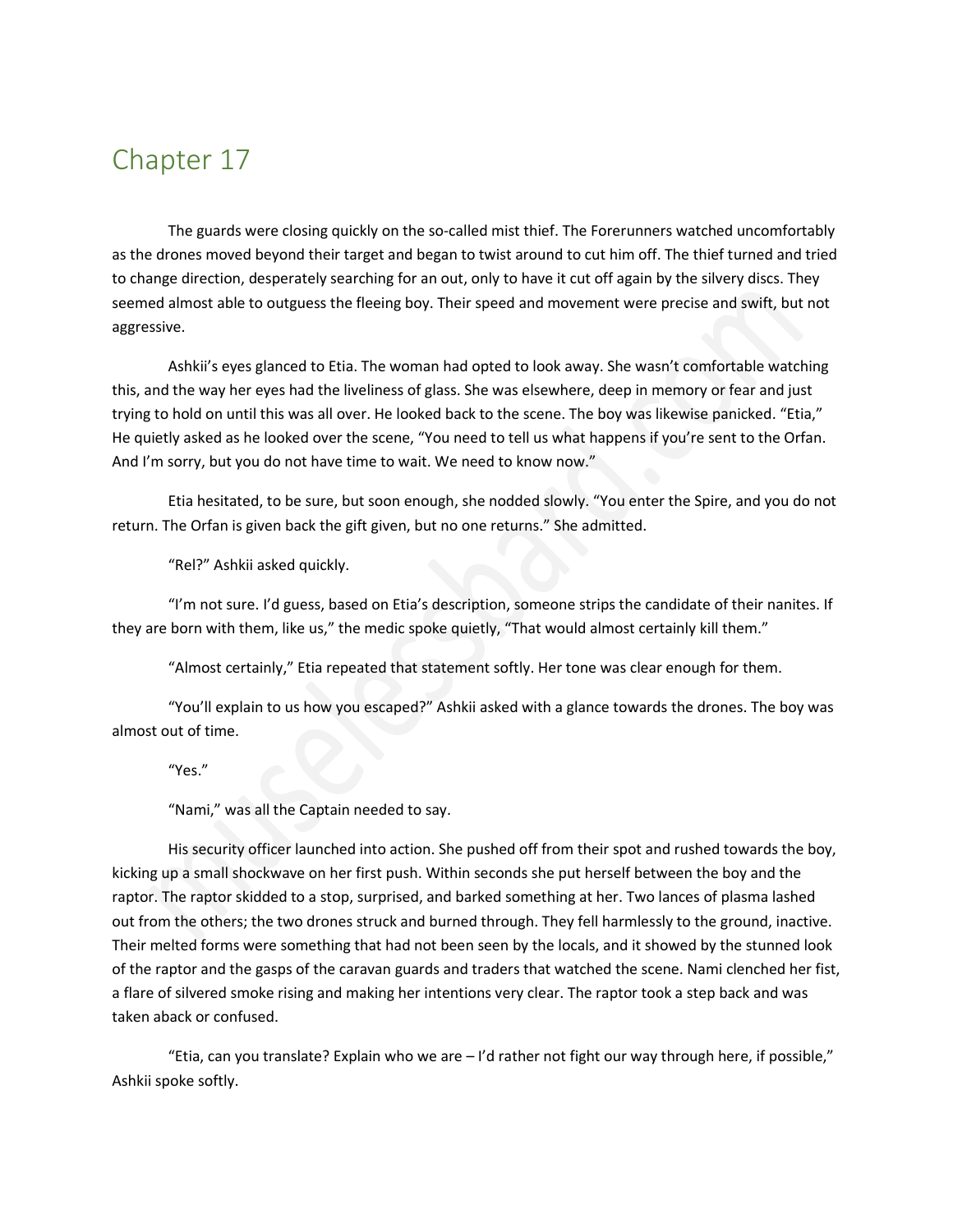The woman swallowed and nodded slowly. She stepped forward and cleared her throat. She called out to the crowd, the young runner specifically, and spoke quickly in her tongue. People looked at her and listened. The Forerunners didn't understand, but the group seemed to be giving them a wide berth. The Raptor who had been pursuing the boy gave them leeway – backing away and then turning back to the walls. They were sure that wouldn't be the last they had to deal with the creatures and its allies here, but at least for now, they were safe enough.

Soon enough, Etia's speech was over, and she said something to the boy. It was softer and quieter than the rest, more direct to him, but likely no less critical. The traders' murmurs made it more than a little uncomfortable for them – as they felt woefully out of their elements. For the moment, though, they seemed to have avoided any violent conflicts. Then, Etia stepped back, falling in line with the rest of her party, and shrinking back towards the others. The mist thief gave a confused look, and both Ashkii and Nami gave him a dismissive wave. He didn't wait for other responses. He took off in a sprint towards the steppe and had no intention of being seen in this area again.

"What did you say?" Alma asked.

Etia gave a small shrug, "Just want I know. You are living Orphans, here investigating the Orfan and its actions in the region. That you carry the full might of the Orfan technology, perhaps even more," She sighed, "And that you had no interest in a mist-thief. I am sure it will only be a few moments before the local Arkantor arrives to look into the claims."

"And they'll likely want to fight us, won't they?" Alma groaned.

Ashkii shook his head, "Doesn't matter. Maybe we can talk to them, maybe we can't," He said as Nami returned to the group, "We'll be ready."

"Should we have risked conflict to save one person?" Rel asked quietly, "Not that I disagree with the action, but…"

"We planned on taking away their toys," Nami added, "Conflict was inevitable."

"I suppose that is true," Rel said with a shake of his head, "Just seemed like a risk."

"Would you be able to sleep at night knowing we let some kid get taken and drained of his nanites?" Nagi said with a pat on the medic's back.

"No, I suppose not." He admitted.

"We can discuss the philosophical implications later," Ashkii spoke, "For now," He pointed forward toward the gate. "We need to keep moving."

The Forerunners didn't hesitate to follow that order. The group came together and moved forward at a quiet and steady pace. The caravans of traders moved out of the way to give them a clearer walk toward village gates. Each step seemed to warrant murmurs from the audience they had gathered unwillingly outside this place. Their eyes kept moving, watching every corner for dangers they knew might be coming soon. The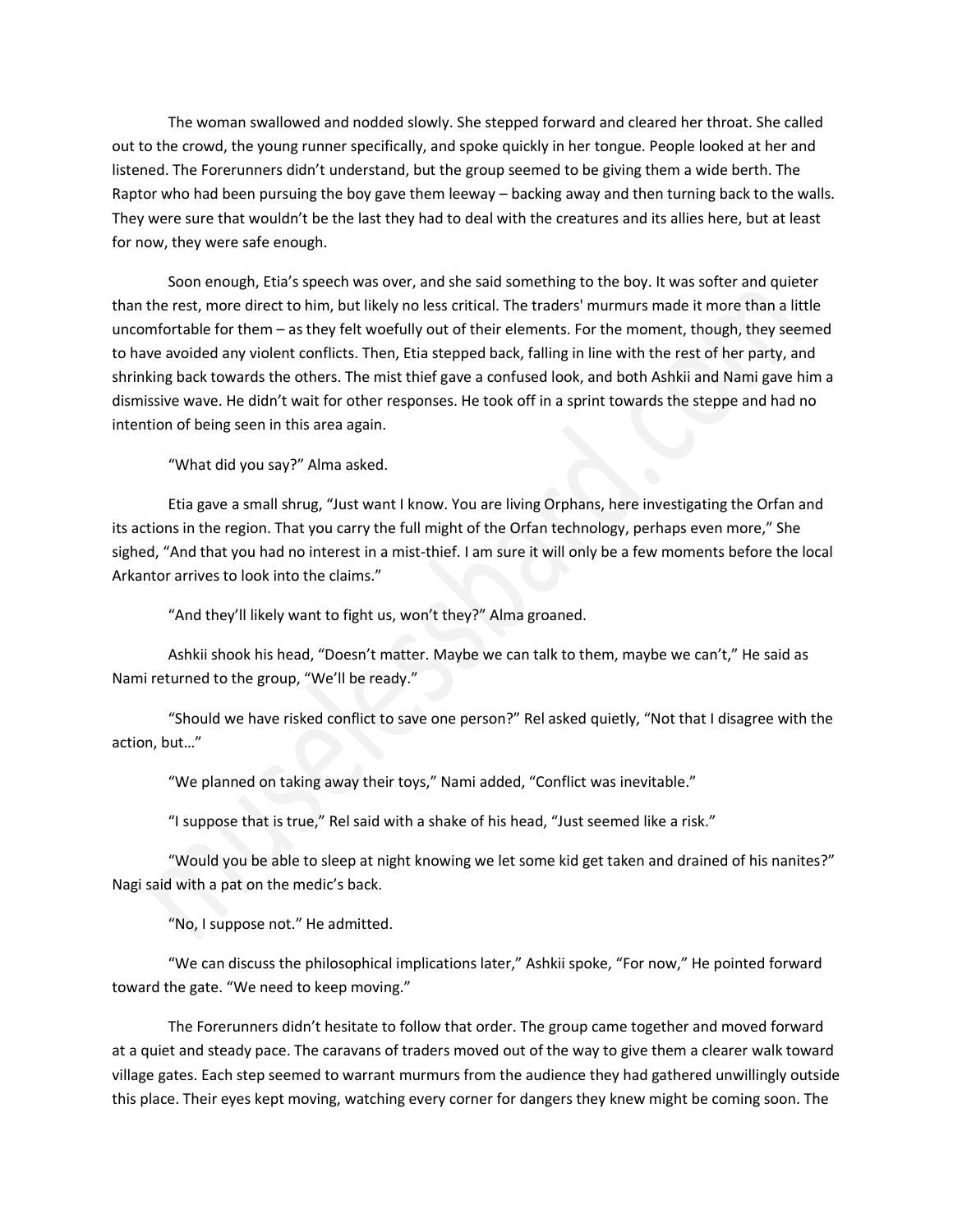walls were abuzz with activity. Drones moved around the edges, and guards positioned themselves to watch the coming Orphans – both in curiosity and driven to take up arms by voices beyond the gaze of the party.

There was movement and shouting in the city. Some bells sounded to summon someone. Etia, when eyes fell on her, only gave a little shrug. The truth seemed to be she was as unsure of what to expect now as they were. That made sense, though. This scene was unprecedented among the locals and certainly not in training for the Forerunners. They were stopped, albeit hesitantly, near the gates. A small squad of wellarmed and martially trained guardsmen. They carried large pole axes – brutal when used, but generally ceremonial. The small shields strapped to their forearms and short swords at their hips were likely more commonly used in combat. Still, it was not something they would have liked to put to the test.

The party held there for what felt like an eternity. There was a slow and steady pace of communication in this world, and it seemed to drag on as messengers ran to tell their leaders and then followed up on whatever orders were given. The clouds split slightly, sunlight falling on the scene in clear rays that breached through the wintery air. For some time, there were only murmurs among the crowd and those atop the walls. The sound of the wind was almost louder at the time. It was an uneasy calm before a knowing and coming storm.

After a time, a figure appeared. A cloaked man wielding a banner appeared on the walls. He was followed by a small cadre of guardsmen in well-fitted armor. At the center was a figure in ceremonial garb – high hat and brightly colored cloak covering much of their appearance. The banner was familiar to those of the region. It was the banner of the local Arkantor, a fact that Etia passed on to the Forerunners as she could. The man ruled the place with a more theocratic ideology, as did many of those lords and ladies closer to the Spire. It was something that confirmed what the forerunners had feared; that their very appearance here had caused a massive shift in this place's culture. It would not be something that could be changed.

A crier approached the edge of the wall, peering down upon the crowds and taking a deep breath. He called out in a deep voice, powerful and precise for quite some ways. He was well-practiced, which was not his first announcement – but the Forerunners did not know what he was saying. Etia attempted to translate, but she was not a trained translator and did have some trouble keeping up. Her need to apologize for the failure only made matters worse, but there was no time to explain that to her at the moment.

Ashkii shook his head and cleared his throat, "We can't understand you. Speak Orphan." He called out, knowing that at least one of the people under the command of a local Arkantor would speak their language. His use of the language openly and loudly caused a hush in the crowd. He was tired of waiting. The orator that had been addressing the crowd almost visibly swallowed.

"You speak the language of the Orfan, imposter?"

"Imposter?" Ashkii sighed, "My name is Ashkii - Captain of the Forerunner vessel Atalanta, the forward exploration arm from the Pyrrha. We detected a signal from the Deucalion and are investigating. Let us pass peacefully, and we'll be on our way."

The orator hesitated and glanced back. There was a moment of silence before the figure bowed to someone beyond sight and moved away. Another figure stepped forward. Clothed in ornate robes and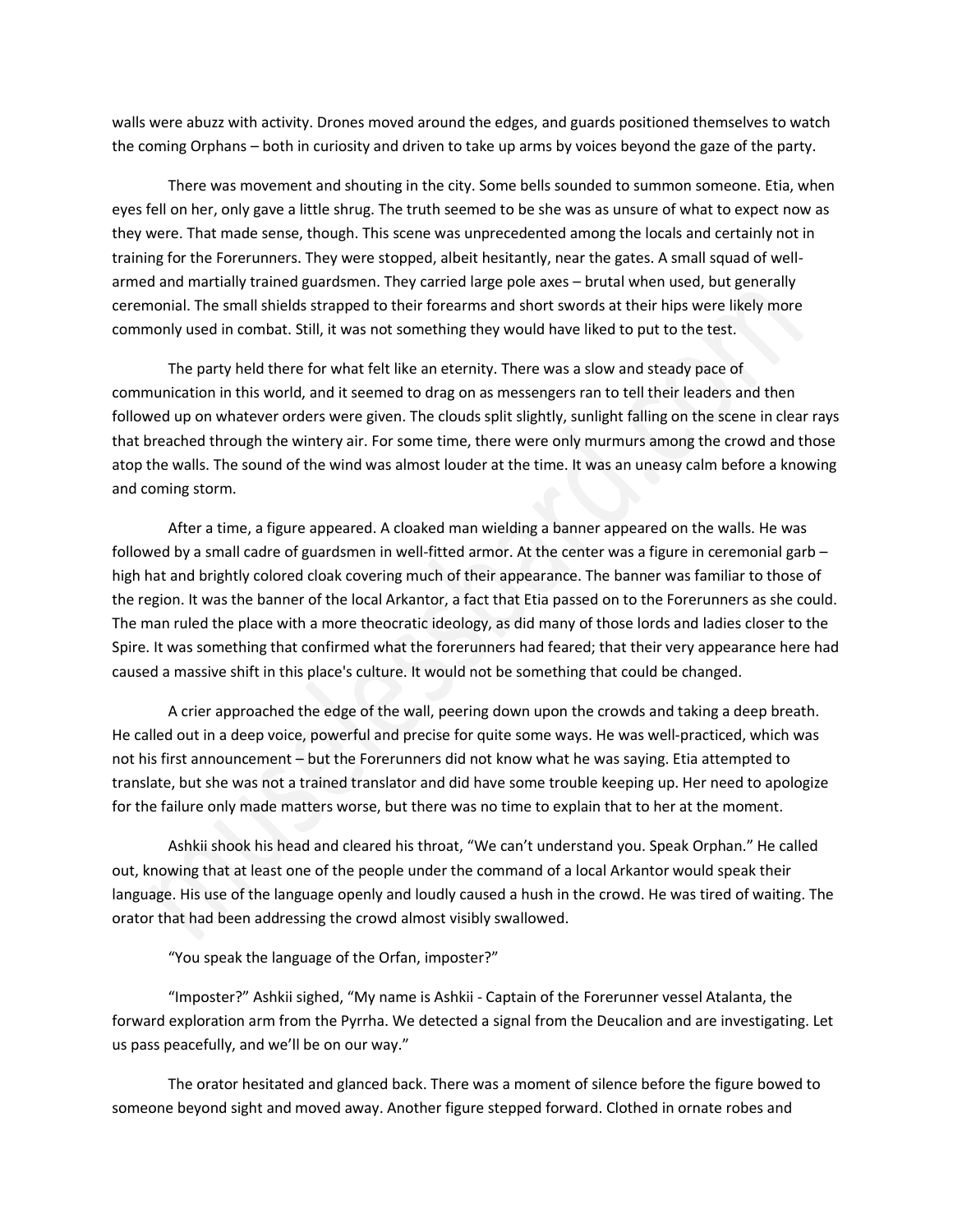wielding a long steel staff, the figure cast a looming presence over the crowd. The crowd shrank under the appearance, fear rippling visibly across them. Guardsmen stepped up next to the leader.

"The local Arkantor leader," Etia explained, "And his guards."

"We figured," Nagi spoke with a smirk.

"How dare you speak the language of the Orfan and claim to be of her kind!" The Arkantor's voice boomed out, exploding over the crowd with impossible volume. The Forerunners were perhaps the only people not at least somewhat taken aback by the sudden echoing voice. It was like the person had a full sound system – but it was clear to the Orphans that it was merely neoterics. "You imposters are not welcome. The Voice of the Orfan has warned us of your coming, and we will not stand by and allow you to deceive and disrupt our world."

Ashkii took a breath and mumbled, "Etia, will you lend me a hand?"

"I can," She responded, offering over a hand.

The Forerunner closed his eyes, and silvery mists rose around his neck, crawling across his shoulder and down his arm and Etia's. It wrapped up around her chest and to her neck. Her eyes flared with the silver mist as well before Ashkii's voice boomed out when he spoke next, as loud and as clear as the Arkantor, "I am an Orphan, a Child of Pyrrha. I do not heed your Voice. We do not deceive you. We are here as peaceful explorers, to find others of our kind and bring them home. We only want to pass."

In the locals' language, Etia's voice repeated the statements – as clear as any word spoken by the men.

The Arkantor was visibly shaken by the display but did not falter in his stance, "No! Deceivers! You have scoffed at our laws and attacked our soldiers. We will not bow to your displays. We will fight you and protect the Orfan."

"There has been some form of mistake – we've only fought in self-defense, and the only law we seem to have broken was letting a so-called Mist thief flee."

"Only a select few can wield the powers of an Arkantor. Those who have the talent are called to action, and those who pass the trials may wield the Mist – but those who were given control during their trials must return the gift to the Orfan if they cannot become Arkantor."

"And what happens when that gift is returned?" Ashkii barked at the man, "What happens to the candidate?"

"They are sacrificed to maintain the Orfan and the Spire."

"Well, I am an Orphan, and we do not seek sacrifices. We do not need sacrifices. We did not give you the powers of the Mist – you were born with them," Ashkii explained, before waving a handout to the crowd,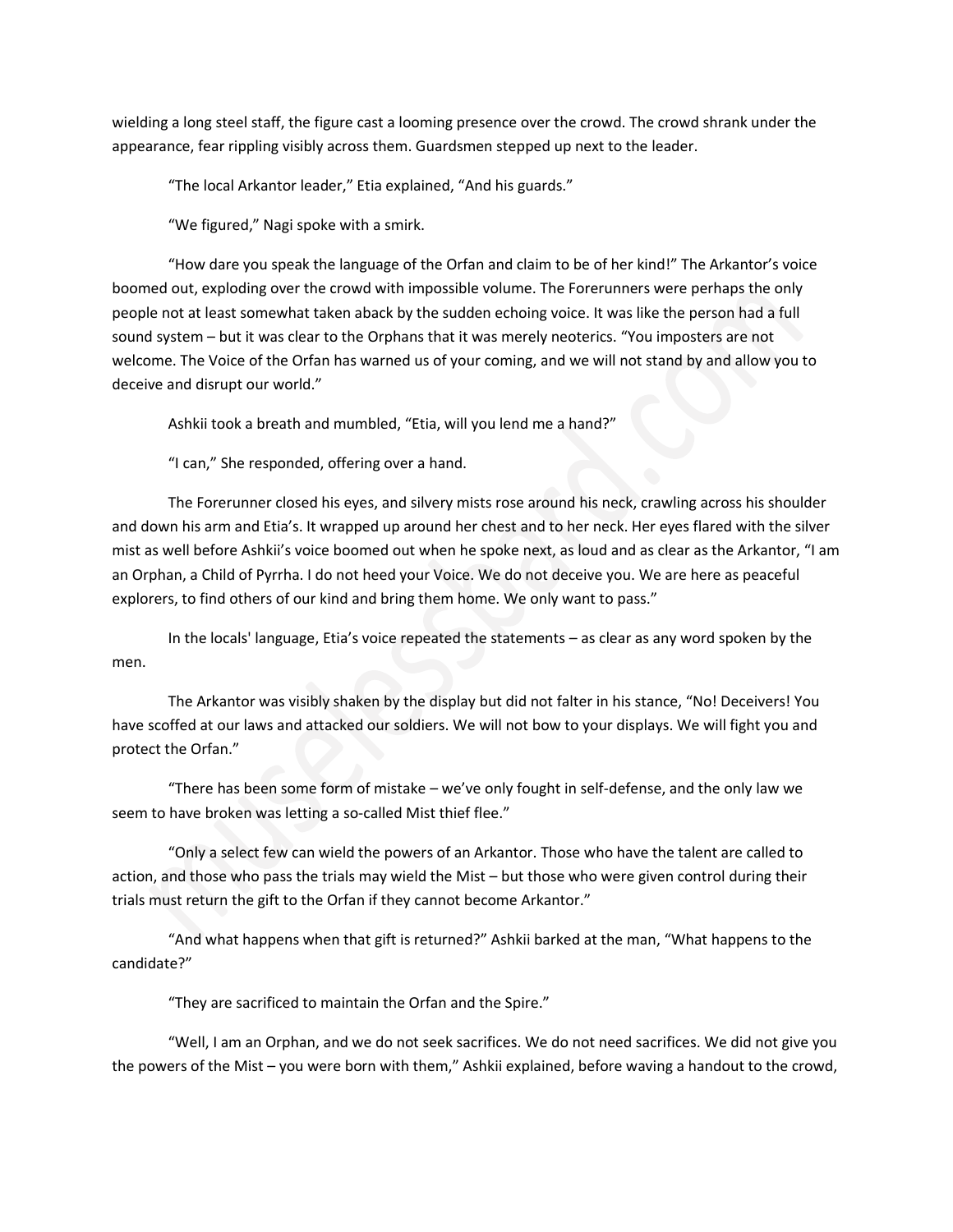"Not the Arkantor – all of you." There was a rising murmur through the public as Ashkii pointed to the Arkantor, "I can prove the validity of my claim. Can you prove yours?"

"How dare you! Heretic, deceiver! There is no truth in your statement, only lies. You seek to pit us against each other, to bleed us from the inside, to tear us apart!"

"How is that exactly?" Ashkii called back, "By telling these people that they all have the powers of the Mist? Did you know that?" He spoke.

"What you ask is impossible?" The Arkantor's voice was less sure, but there was a fear there. He said something off to one side in his language, warranting a nod from one of the guards.

Nagi perked up and kept his eyes locked on the Arkantor as something in the scene changed.

"Heretic – you have poisoned the minds of all here. We will not allow your lies to fester and corrupt our people. If you do not recant, we will be forced to show the people of this place that you are not the chosen of the Orfan, merely charlatans and false prophets."

"I beg of you, Arkantor – do not result to violence. The Orphans do not kill unless we have to, but we are trained in self-defense, and we hold weapons beyond your comprehension," Ashkii spoke simply. "Do not make us use them."

The Arkantor scoffed, "You believe your weapons to be greater than that of the Arkantor? Than the forces of the Voice? No army in this world can stand before our might. You will bow like all the rest."

"We will not," Ashkii spoke before the Arkantor stepped back and away from the front. His guards moved forward, and the soldiers on the wall began to adjust. The mist around the Forerunner's neck dissipated as it had appeared, and his voice returned to normal. He released his grip on Etia. "I'm sorry, that was sudden and likely hard on you. Are you okay?"

"I'm okay, yes," Etia spoke quietly, "I see what Nagi meant,"

"It's unpleasant, right?" Nagi laughed, "But, um, what's the word for giant in your language, Etia?"

"Venri, why?"

"Yeah – I think they're bringing the Walker up to the walls just in case," The pilot spoke. "I've been trying to read lips while he spoke off-mic, but it's kind of hard when you don't know the language. Venri was almost certainly one of the words thought."

"I don't think they're just targeting us, either," Nami spoke with a nod towards the archers on the wall. While many did appear to be watching the Forerunners, there were many trained on the crowd itself.

"Damnit – I was hoping they didn't know about the nanites," Ashkii spoke, "That the Arkantor were misinformed, not hiding things."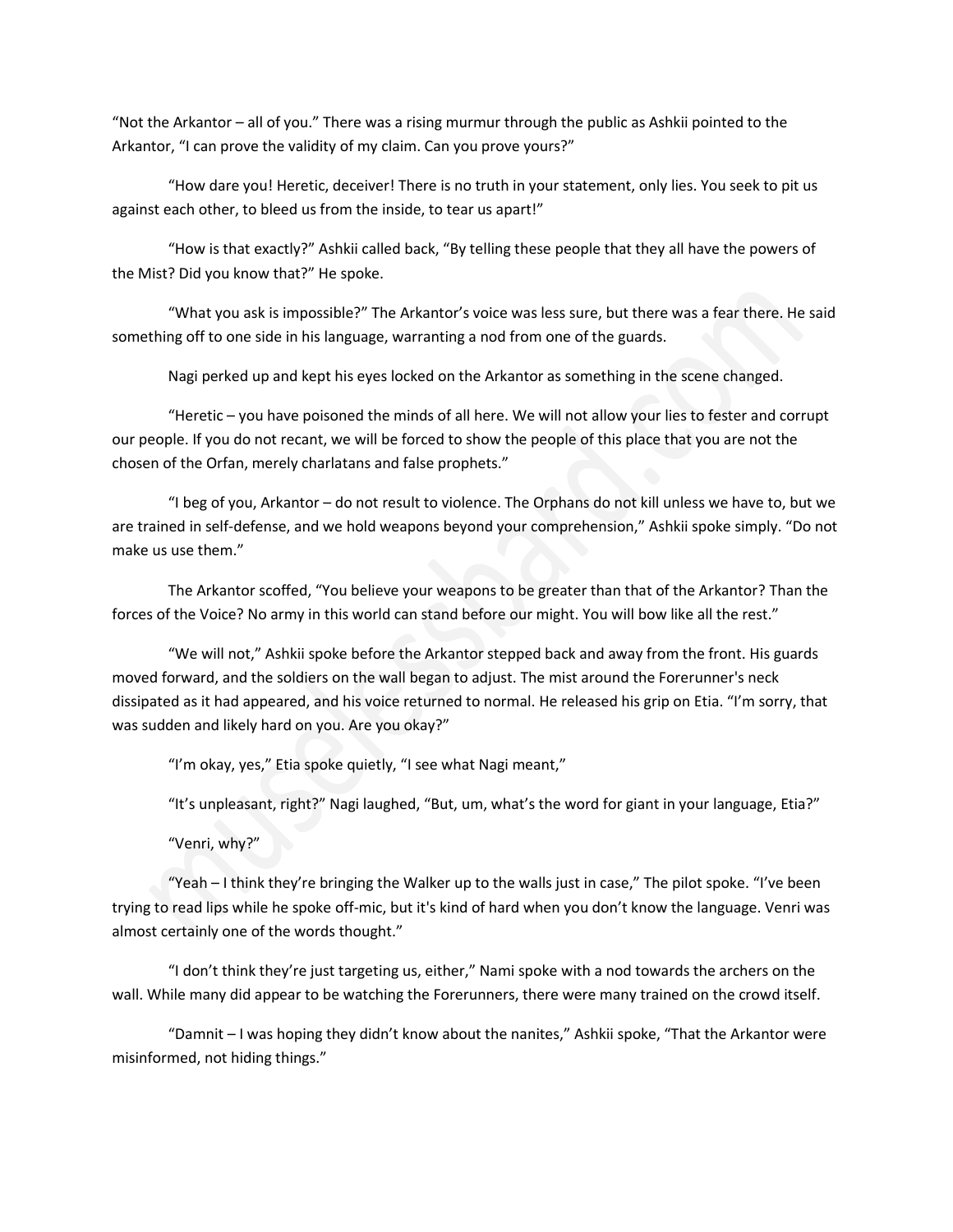"Think they're going to try to kill the people that heard the truth and blame it on us?" Alma spoke simply, her weapon at the ready.

"That's what tyrants do. And anyone willing to sacrifice someone who 'fails' training is almost certainly a tyrant, I think," Rel muttered.

"Okay, well, we're going to need more than just us to protect these people if that's the case. Alma?" Ashkii spoke with a nod.

"I'm on it. I'll be right back with one of the broken drones," The engineer spoke before darting off into the crowd.

"Etia, can you translate for me?"

"Yes."

Ashkii stepped over to Jagon, "Jagon, will you fight to protect these people against the Arkantor?"

Etia responded. Jagon watched her speak and then nodded. Etia served as his voice, "I will."

"Good," Ashkii spoke, holding a hand out towards him, "Grasp my arm,"

The words were translated, and Jagon took hold of the Forerunners arm. There was a sliver of silver mist that crawled between the two at the moment.

"Then I will activate your neoterics and key you to the role of a Sentinel. You won't have Nami's power or skill, or likely even her talent. But," Ashkii spoke slowly, the mist seeming to create a light in the veins of the local near where their arms connected, "You will have enhanced strength, speed, durability. Concentrate. Summon up the strength and remember that nanites, mist, is just a tool. No more magic than your spear. But learn to use it, and like a tool, it will grow more and more powerful."

Etia translated slowly and surely and then turned towards Ashkii. "Just like that?"

"Just like that," Ashkii spoke, "Except, and don't translate this part, I didn't do anything. Your nanites respond to your needs. You said it when we first met. Jagon has always wanted to be a guardian. So, his nanites, when ordered, will support that. But, sometimes theatrics go a long way to giving someone the confidence they need."

"Want me to give him a crash course?" Nami asked.

"Yes, fast as you can please," Ashkii spoke as he released Jagon and traded places with Nami. He turned his eyes to the walls, to the gate. There were a few moments to prepare, but soon enough, they saw movement.

Alma returned with one of the downed drones under her arm. She dropped it to the ground and knelt next to it. "This will take me a while, and we might have to hold off the drones while I work."